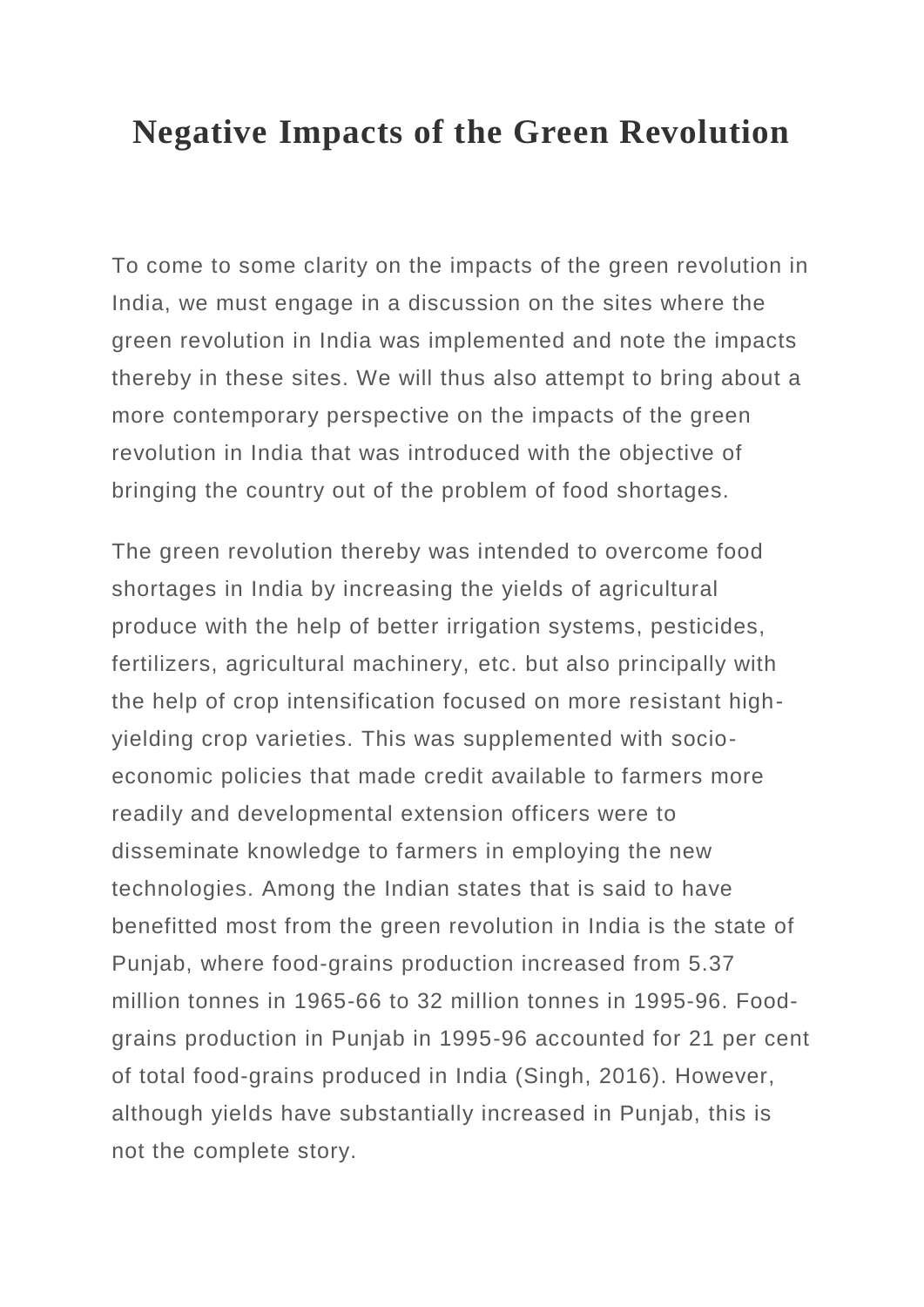The green revolution has led to many adverse effects in Punjab. These include reduction in soil fertility, soil contamination, soil erosion, water shortages, reduction in genetic diversity, greater vulnerability to pests, reduced availability for the local population of nutritious food crops, rural impoverishment, the displacement of **small [farmers](https://www.geographyandyou.com/agriculture/crops/organic-cultivation-boon-small-farmer/)** and increased social conflict.

The focus was on large farms and wealthy farmers who could acclimatize with the more resource-intensive agricultural methods introduced in the early period of the green revolution in India. The argument for introducing the new crop varieties and the succeeding policy actions along with the resulting socioeconomic effects was increasing agricultural production in terms of higher crop yields. Shiva however, argues that the seeds introduced during the early period of the green revolution in Punjab were not high-yielding by themselves. These high yields she says, were possible due to the seeds being highly responsive to certain inputs such as irrigation water and fertilizers (Shiva, 1991). The green revolution in India thus necessitated a resource-intensive process whereby those who could make significant capital investments could benefit whereas those who couldn't invest became more marginalized in regions affected by practices of the green revolution in India.

Beginning in the late 1960s however, the first wave of the green revolution in India helped the country attain food-grain selfsufficiency by the late 1970s. This first wave was mostly limited to producing the high-yielding wheat crop in some of the northern states of India such as Punjab. The second wave of the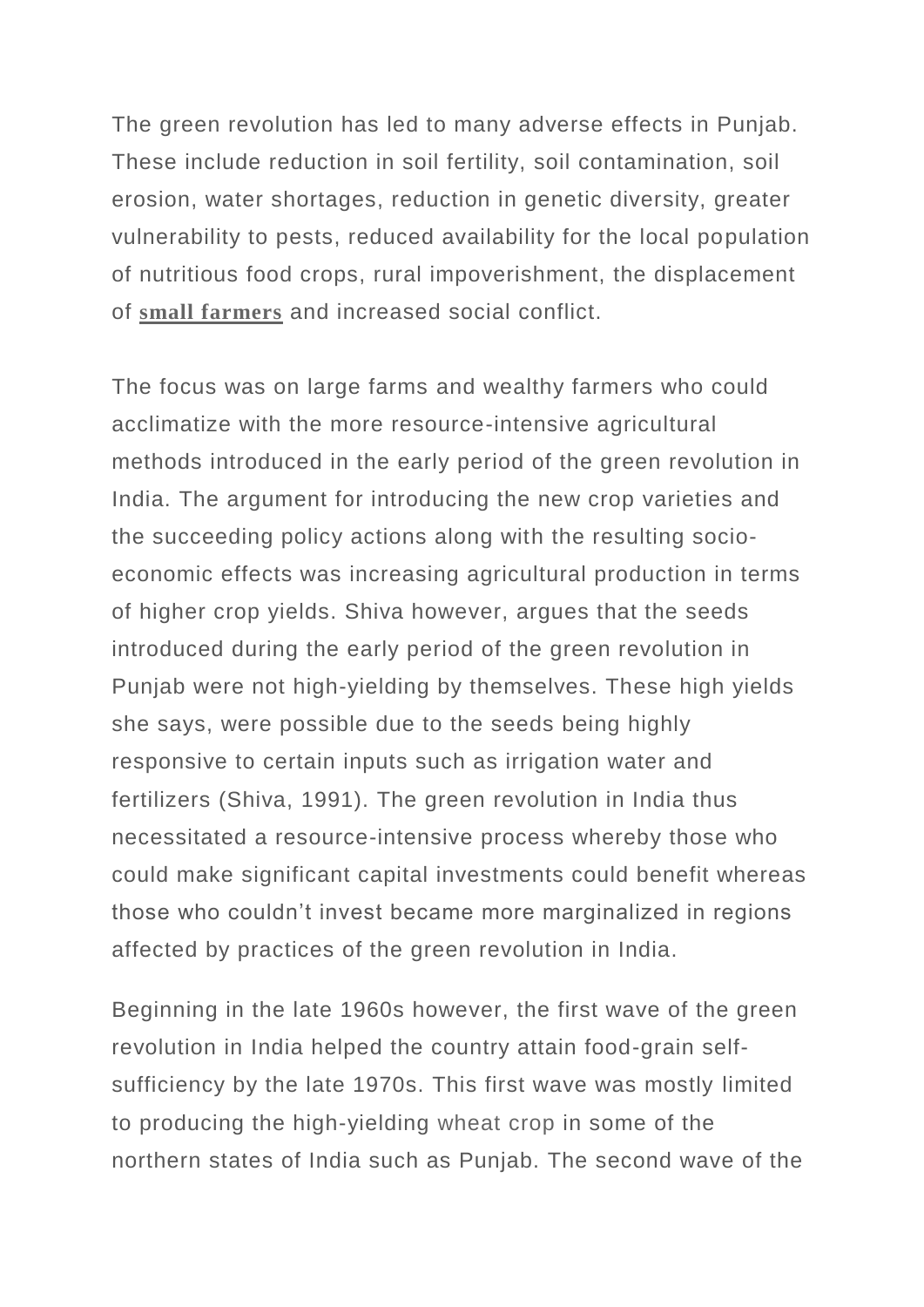green revolution in India began with the agricultural growth of the 1980s which took to include regions across the country beyond certain northern states and also included many more crops including rice. The second wave was able to raise rural incomes substantially in certain areas in rural India, although many other rural areas in India remained significantly poor (Fujita, 2010). Although it can be argued that productivity growth in agriculture can benefit certain farmers and act to raise rural incomes, many poorer farmers stood to not be able to benefit fully from the modern production techniques. By requiring greater investments in agricultural production, the green revolution in India has placed small and marginal farmers at a distinct disadvantage.

Environmental and health problems can also be encountered with the use of high-yielding crops. For example, resistance to one species of pest due to **genetic [modification](https://www.geographyandyou.com/agriculture/gm-food-imbroglio/)** might invite other species of pests to attack the crop as in the case of bollworm being replaced by other pest species in the case of Bt cotton. In terms of health impacts, not much can be conclusively said in the case of GM foods (Variava, 2017). There are however, concerns over increased chemicals being used in growing highyielding varieties of crops and the consequent health effects. In terms of environmental consequences, other than potentially toxic substances being used as pesticides and herbicides, other consequences can follow in the shift from traditional agriculture to few high-yielding crop varieties grown on a large scale. Farmers have traditionally planted a wide variety of crops with unique genotypes. The planting of fewer crop varieties for